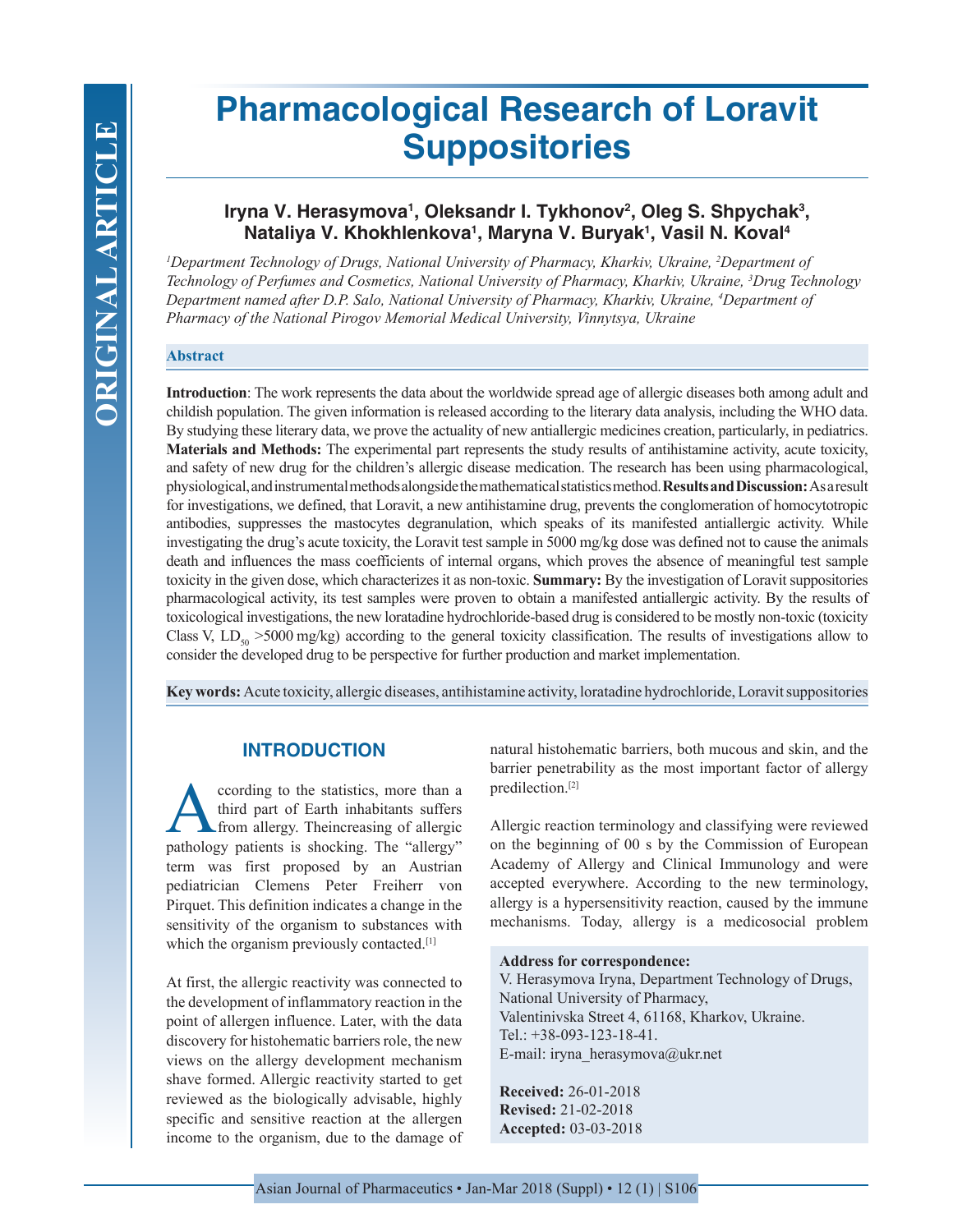## Iryna, *et al*.: Pharmacological research of loravit suppositories

because of versatile etiologic factors, immunological pathogenesis violations, wide specter of allergens, ecology's growing role, climate changes, population migration, etc., according to the WHO data. Allergy is one of the most spread non-infectious diseases and is spectated among 35% population.[3]

According to the epidemiological researchers in many countries, 40% children suffer from allergic diseases, where bronchial asthma, allergic rhinitis, and atopic dermatitis are dominating.[4-6] For instance, in the UK, the allergic diseases are registered among 32.2% teenagers, in Australia and New Zealand, 50% children suffer from allergy. In Turkey, the allergic pathology is spread among 16.5…34.7% children, depending on the atmospheric air pollution, where asthma takes from 0.2 to 4.9%.[7-9]

Today, allergic rhinitis is in five of the most spread chronic diseases and, according to the ISAAC data, is registered among 10–30% adult and near 42% childish population.<sup>[10-12]</sup> The frequency of this illness is increasing in every country and childish AR illness is from  $4\%$  to  $32\%$ .<sup>[13-16]</sup>

According to the given information, we must admit that the creation of new antiallergic drugs in a form of suppositories for children is one of the important pharmaceutical science tasks alongside with today practice. That is why, we designed a technology and composition of new antihistamine suppositories for children with loratadine hydrochloride.

## **Experimental part**

To confirm the drug-specific activity and safety, we held the pharmacological investigation of Loravit test samples.

The investigation of specific pharmacological action to reveal the expected antiallergic activity of Loravit test sample was held in compliance to State UMOH expert center SE.<sup>[17,18]</sup> The tests were made according to the National "general ethical principles of animal experiments" (UA, 2001), compliant to the European directive on the protection of animals used for scientific purposes (Strasbourg, 1986).<sup>[19]</sup>

The severity of given test sample action was estimated by its ability to prevent from hypersensitivity reaction of instant and slowed type in the test of indirect mastocytes degranulation and conjunctival probe<sup>[20]</sup> compared to referent sample, Claritin syrup. The test was made on guinea pigs (550–600 g) and white breedless rats (150–195 g). As the given drug is prescribed for rectal application, it was applied rectally on the animals in the dose of 0.25 mg/kg, calculated (basing on the children daily dose) as conditionally therapeutic using the coefficients of special durability by Yu and Rybolovlev.[21]

The study of antiallergic Loravit test sample properties in the conjunctival probe was held on the guinea pigs, with a rectally applied test sample in the dose of 0.25 mg/kg and 1 ml/kg referent sample during 21 days. The animals from a positive control group were everyday given the purified water. On the  $21<sup>st</sup>$  day, in 40 min after the test samples appliance, every animal was given 1 drop 1% histamine water solution per palpebram. The left eye was taken as a control. The mucous membrane reaction was registered 15 min after allergen appliance and was expressed in points by the following scale:

- 0 point no reaction;
- 1 point weak reaction (barely noticeable eyelid edema, short-term eye itching, slight eye channel redness, and slight lacrimation);
- 2 points moderate reaction (moderate edema of eye lids and conjunctive, pre-corneal sclera and eye channel redness, lacrimation, and short-time itching);
- 3 points expressed reaction (strong clear and conjunctive edema, their whole redness, immense lacrimation, and highly expressed frequent itching).

To be fully informed about possible antiallergic features of given test sample, we held the *in vitro* allergologic test - a reaction of indirect mastocytes degranulation, which is a result of peritoneal rat mastocytes with a blood serum of sensibilized animal and corresponding allergen, and shows an ability of investigated test sample to prevent from homocytotropic antibodies appearance. To set the test, we used the white breedless rats (female and male), sensibilized 1% glair solution 3 times every other day 0.2 ml per injection, by the following scheme: The first injection was subcutaneous and two other were intramuscular into the hip area. The animals from test groups were rectally applied with an investigated sample in 0.25 mg/kg dose and the referent sample in 1 ml/kg dose. The animals of negative control group were injected with purified water. On the 21<sup>st</sup> day, the animals were given a general ether narcosis and a serum for the test. The previous experiments were held using the solution with egg white concentration, causing not higher than 10% non-specific degranulation. The preparations were made on the slides, painted with 0.3% alcohol solution of neutral red. The 0.03 ml mastocytes from the intact animal peritoneal exudate were added with 0.03 ml serum of sensibilized or intact animals and 0.03 ml eye white solution. The following controls were accounted:

- 0.03 ml mastocytes suspension, 0.03 ml tested serums, and 0.03 ml saline;
- 0.03 ml mastocytes suspension and 0.06 ml saline;
- 0.03 ml mastocytes suspension, 0.03 ml saline, and 0.03 ml eye white solution.

The preparations were afterward incubated for 15 min at 37°C and investigated under the light microscope. Every camera contained 100 cells, which were not contacting each other. The cells were divided into two categories: Normal and degranulated. The reaction was considered negative, if the degranulated cell quantity was <10%. The experiment results are represented in Table 2.

While investigating the toxicologic features of drugs, the acute toxicity definition is a stage of information gathering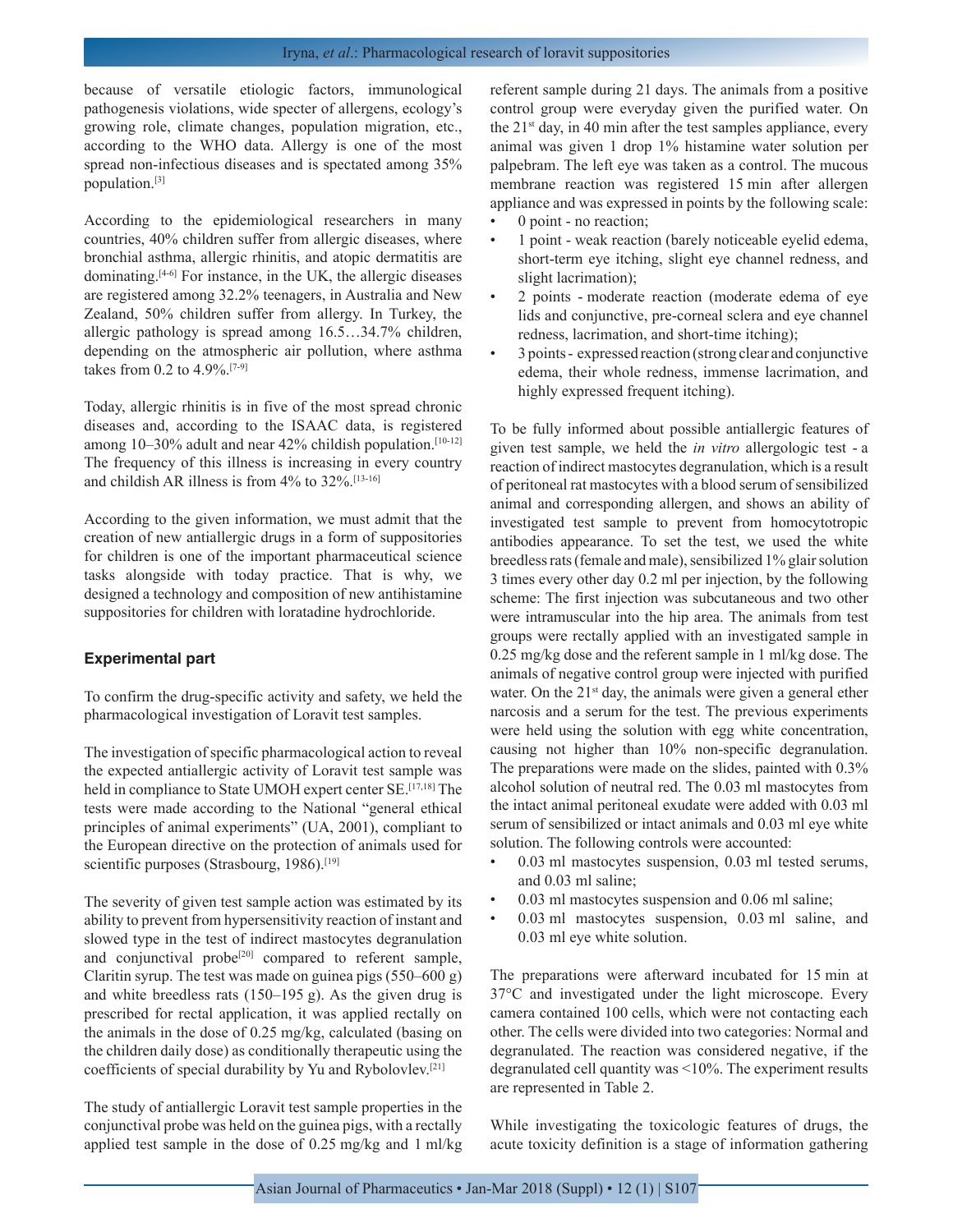Iryna, *et al*.: Pharmacological research of loravit suppositories

| <b>Table 1:</b> Influence of Loravit test sample on the<br>ophthalmic reaction severity |             |             |                                |  |  |  |
|-----------------------------------------------------------------------------------------|-------------|-------------|--------------------------------|--|--|--|
| <b>Animal groups</b>                                                                    | $\mathbf n$ | <b>Dose</b> | Ophthalmic reaction,<br>points |  |  |  |
| Positive control                                                                        | 6           |             | $3(3-3)$                       |  |  |  |
| Allergin                                                                                | 6           | 50 mg/kg    | $2(1-2)^{*}$                   |  |  |  |
| Claritin                                                                                | 6           | 1 ml/kg     | $2(1-3)^{*}$                   |  |  |  |

n (animal quantity in the group)=6, \*: Index deviations, reliable to the positive control, *Р*<0.05

| <b>Table 2:</b> The Loravit test sample influence on<br>mastocyte degranulation |              |   |                                          |  |  |  |
|---------------------------------------------------------------------------------|--------------|---|------------------------------------------|--|--|--|
| Animal groups                                                                   | <b>Dose</b>  | n | <b>Degranulated</b><br>cells quantity, % |  |  |  |
| Intact control                                                                  |              | 6 | $1.67 + 0.42$                            |  |  |  |
| Positive control                                                                |              | 6 | $15.17 \pm 1.49$ *                       |  |  |  |
| Test<br>sample (Loravit)                                                        | $0.25$ mg/kg | 6 | $6.67 \pm 1.17$ */**                     |  |  |  |
| Referent<br>sample (Claritin)                                                   | ml/kg        | 6 | $6.00 \pm 1.10^{*}$ /**                  |  |  |  |
|                                                                                 |              |   |                                          |  |  |  |

n (animal quantity in the group)=6, \*: Index deviation, reliable to the intact control data, *Р* < 0.05; \*\*: Index deviations, reliable to the positive control, *Р* < 0.05

about the given drug danger/safety for the health during the short-time usage of high doses. One of the main toxicologic features of the drug is an average lethal dose index  $(LD_{50})$ and its standard deviation (LD<sub>50</sub>  $\pm$  m). To recreate the clinic of acute intoxication and to define the  $LD_{so}$ , the acute toxicity of Loravit test sample was studied on white breedless rats weighing 240–280 g according to the State Enterprise "State Expert Center of the Ministry of Health of Ukraine" recommendations. The suppositories were applied rectally. The application way was selected corresponding to the prognosed usage of test sample in clinical practice. According to the State Enterprise "State Expert Center of the Ministry of Health of Ukraine" recommendations,<sup>[22]</sup> the limiting index at the drug acute toxicity definition is the Maximal IV class toxicity dose, considering the application way (5000 mg/kg per rectum according to Ukrainian State Pharmacopeia). If the Loravit test sample is considered non-toxic, the following tests can be considered pointless. Considering this, the test sample acute toxicity was defined starting from 5000 mg/kg. The animals were spectated during 2 weeks. The test sample toxicity grade was valued according to the change of animals overall state, lethality, test sample influence on animals body mass, and internal organ coefficients [Table 3].

The obtained experimental data were processed by the method of variation statistics (calculated the arithmetical mean and standard error).[23] For comparison of the normal distribution, one-factor ANOVA and Newman-Calex for multiple comparisons were used, for non-parametric data, the Kruskal–Wallis (ANOVA) and the Mann–Whitney criterion.

| Table 3: Loravit acute toxicity investigation |                                                                                                                                                                                                                                   |                                                                 |                |  |  |  |
|-----------------------------------------------|-----------------------------------------------------------------------------------------------------------------------------------------------------------------------------------------------------------------------------------|-----------------------------------------------------------------|----------------|--|--|--|
| Animal<br>groups                              | Dose, mg/kg                                                                                                                                                                                                                       | Spectated effect,<br>dead/general animal<br>quantity in a group |                |  |  |  |
|                                               |                                                                                                                                                                                                                                   | <b>Males</b>                                                    | <b>Females</b> |  |  |  |
| «Loravit»                                     | 5000                                                                                                                                                                                                                              | 0/6                                                             | 0/6            |  |  |  |
|                                               | $\sim$ $\ell$ , and a set of the set of the set of the set of the set of the set of the set of the set of the set of the set of the set of the set of the set of the set of the set of the set of the set of the set of the set o |                                                                 |                |  |  |  |

n (animal quantity in the group)=6

| <b>Table 4:</b> Loravit suppositories influence on the |
|--------------------------------------------------------|
| body mass growth among the experimental group          |
| animals (white breedless rats)                         |

| Animal            | Animal mass growth, g, $_{\rm v}X \pm S_{\rm x}$ |                                                                                                                                                                                                                                 |                  |  |  |  |
|-------------------|--------------------------------------------------|---------------------------------------------------------------------------------------------------------------------------------------------------------------------------------------------------------------------------------|------------------|--|--|--|
| groups            | 3 day                                            | 7 day                                                                                                                                                                                                                           | 14 day           |  |  |  |
| Males             |                                                  |                                                                                                                                                                                                                                 |                  |  |  |  |
| Intact<br>control | $3.33 \pm 1.05$                                  | $10.00+2.24$                                                                                                                                                                                                                    | $17.50 \pm 2.82$ |  |  |  |
| Loravit           | $10.00 \pm 1.29$ <sup>*</sup>                    | $7.50 + 5.74$                                                                                                                                                                                                                   | $28.73 \pm 8.03$ |  |  |  |
| Females           |                                                  |                                                                                                                                                                                                                                 |                  |  |  |  |
| Intact<br>control | $7.50 + 1.12$                                    | $12.50 \pm 1.12$                                                                                                                                                                                                                | $20.00 \pm 1.83$ |  |  |  |
| Loravit           | $7.50 + 2.14$                                    | $14.17 + 2.01$                                                                                                                                                                                                                  | $20.83 + 2.71$   |  |  |  |
|                   |                                                  | $\sim$ . The contract of the contract of the contract of the contract of the contract of the contract of the contract of the contract of the contract of the contract of the contract of the contract of the contract of the co |                  |  |  |  |

n (animal quantity in the group)=6, \*: Index deviation, reliable to the intact control data, *Р*≤0.05

The verification of the normality of the distribution of factual data was performed using Leven's test.[24] Differences between groups were considered statistically significant at  $P < 0.05$ .

When using the Mann–Whitney test, the significance level for multiple comparisons is listed with the Bonferroni correction according to the formula  $P = p0/k$ ,<sup>[24]</sup> where  $p0 = 0.05$ , k is the number of pair comparisons, which in this study is equal to 2: "Intact control - negative control," "intact control - test sample," and level of significance  $P = 0.0250$ . Statistical processing of the data was performed using the Statistical 6.0 software package.[23,24]

# **RESULTS OF THE RESEARCH AND THEIR DISCUSSION**

The conjunctival probe test during the Loravit samples antiallergic features investigation, indicated the manifested conjunctive edema and chemosis, accompanied by lacrimation, conjunctive, and eyelid hyperhemia. The maximal edema was developed 10–15 min after histamine application. The severity of ophthalmic reaction among every positive control group animal was valued with 3 points [Table 1].

The animals, who got the test and referent samples, were spectated to have the ophthalmic reaction lowering, close to the positive, which severity was valued with 1–2 points [Table 1].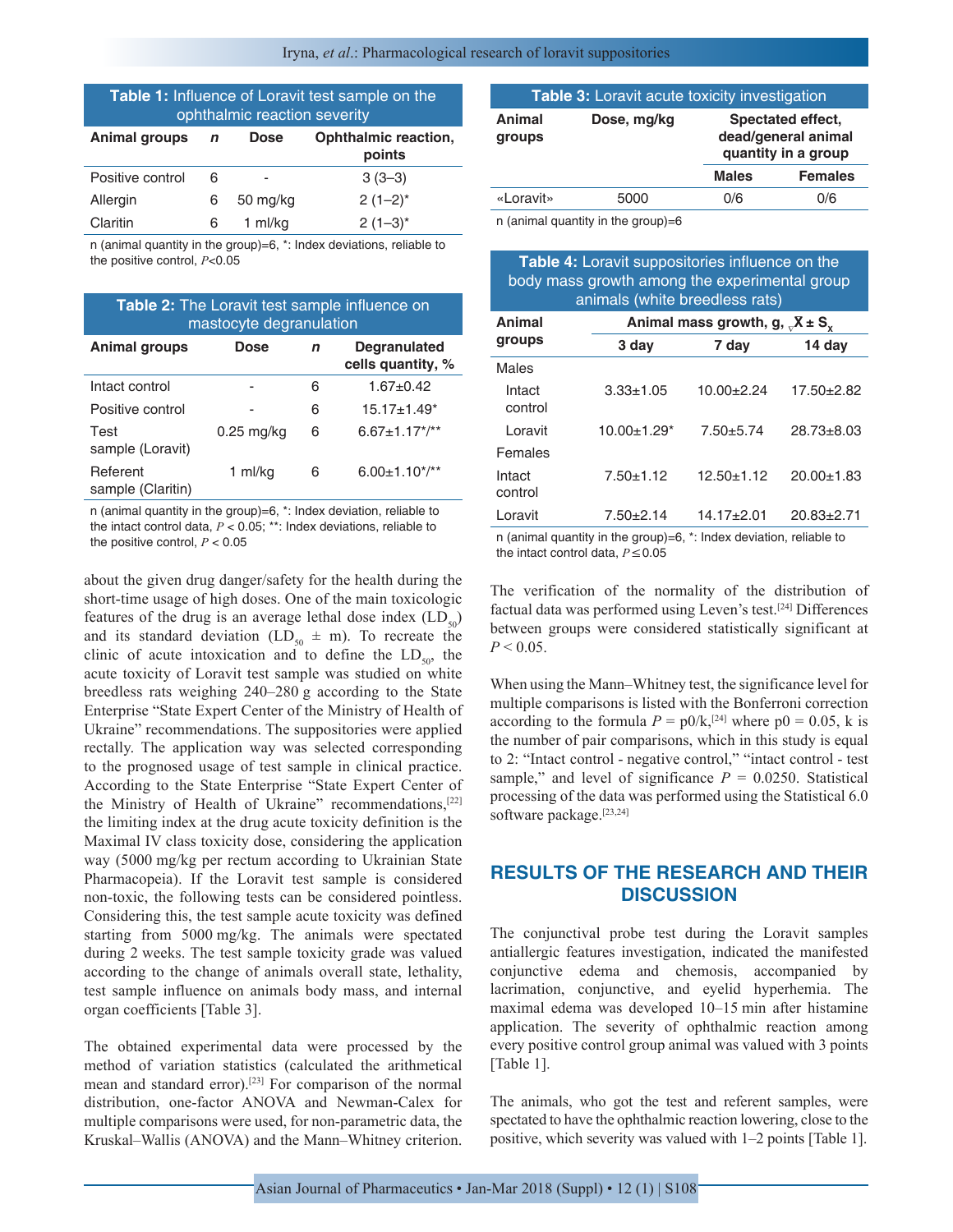|                                       | <b>Table 5:</b> Mass coefficients of mature white breedless rat internal organs at experimental groups |                                                |      |              |       |               |                                                                                                                                                         |               |                  |      |
|---------------------------------------|--------------------------------------------------------------------------------------------------------|------------------------------------------------|------|--------------|-------|---------------|---------------------------------------------------------------------------------------------------------------------------------------------------------|---------------|------------------|------|
| Animal                                |                                                                                                        | Investigated organs mass coefficients, $Xpm S$ |      |              |       |               |                                                                                                                                                         |               |                  |      |
| groups                                | Liver                                                                                                  | <b>Kidneys</b>                                 |      | <b>Heart</b> | Lungs | <b>Spleen</b> | <b>Adrenals</b>                                                                                                                                         | <b>Thymus</b> | <b>Testicles</b> |      |
|                                       |                                                                                                        | <b>Right</b>                                   | Left |              |       |               |                                                                                                                                                         |               | <b>Right</b>     | Left |
| Males                                 |                                                                                                        |                                                |      |              |       |               |                                                                                                                                                         |               |                  |      |
| Intact<br>control                     |                                                                                                        |                                                |      |              |       |               | $3.29\pm0.06$ $0.30\pm0.01$ $0.33\pm0.02$ $0.33\pm0.02$ $0.62\pm0.03$ $0.41\pm0.04$ $0.018\pm0.002$ $0.126\pm0.010$ $0.61\pm0.02$ $0.62\pm0.02$         |               |                  |      |
|                                       |                                                                                                        |                                                |      |              |       |               | Loravit 3.28±0.01 0.30±0.01 0.30±0.02 0.29±0.02 0.58±0.04 0.36±0.02 0.016±0.002 0.113±0.015 0.57±0.03 0.57±0.03                                         |               |                  |      |
| Females                               |                                                                                                        |                                                |      |              |       |               |                                                                                                                                                         |               |                  |      |
| Intact<br>control                     |                                                                                                        |                                                |      |              |       |               | $3.27\pm0.14$ $0.32\pm0.01$ $0.31\pm0.01$ $0.31\pm0.01$ $0.64\pm0.02$ $0.36\pm0.02$ $0.017\pm0.002$ $0.126\pm0.012$ $0.62\pm0.01$ $0.62\pm0.01$         |               |                  |      |
|                                       |                                                                                                        |                                                |      |              |       |               | Loravit $3.12\pm0.13$ $0.32\pm0.01$ $0.32\pm0.01$ $0.32\pm0.02$ $0.62\pm0.03$ $0.37\pm0.01$ $0.016\pm0.002$ $0.119\pm0.008$ $0.60\pm0.02$ $0.60\pm0.02$ |               |                  |      |
| n (animal quantity in the group)= $6$ |                                                                                                        |                                                |      |              |       |               |                                                                                                                                                         |               |                  |      |

The investigation helped to define the manifested antihistamine action of Loravit test sample abreast the Claritin syrup as the referent sample.

The allergologic test, which results are given in Table 2, defined the Loravit test sample to prevent from homocytotropic antibodies conglomeration in blood, suppresses the mastocyte degranulation, therefore, defines the expressed antiallergic activity.

The *in vitro* test helped to define the manifested antihistamine action of Loravit test sample abreast the Claritin syrup as the referent sample.

The obtained results analysis evidences about the expressed antihistamine and antiallergic features of tested sample on the patterns of conjunctival probe and indirect mastocyte degranulation.

Basing on the given data, we can confirm that the Loravit test sample, during the oral usage in the conditionally therapeutic dose (0.25 mg/kg), possesses the antiallergic features, which experimentally confirms the rationality of theoretical summary about the new Loravit antihistamine suppositories contain.

According to the tests of toxicological features, there were no lethal accidents among the animals during the rectal application of Loravit in 5000 mg/kg dose: The animals were tidy, had good appetite, normally reacted on light/sound irritants, urination and defecation were normal, and there was no violation in breathing and no spasms. There also were not any side effects during the test. At the end of spectating term (the  $14<sup>th</sup>$  day), the animals were removed from the experiment by the decapitation under the narcosis to get the macroscopic review and definition of internal organs mass coefficients.

The examination of skin, physiological holes, the autopsy, and macroscopic examination of rats' internal organs, who were applied with the tested sample, possessed no manifestations of irritations, inflammations, or any other pathological processes. The size, color, consistency, and location of internal organs of tested rats did not differ from the intact animals. The test of animal mass and mass coefficient dynamics for internal organs showed the absence of Loravit test sample toxicity in a dose of 5000 mg/kg at the single-time rectal appliance for white breadless mature rats [Tables 3-5].

That is why, the test samples of Loravit suppositories in a dose of 5000 mg/kg were resulted not to cause the animals' death, not to influence the internal organs mass coefficients, which talks about no significant toxicity and can be characterized as almost non-toxic (Toxicity V class,  $LD_{50} > 5000$  mg/kg) according to the substances general toxicologic classification.

Following the recommendations of State Enterprise "State Expert Center of the Ministry of Health of Ukraine," the average lethal dose determination for the given pattern is impossible.

#### **Summary**

- 1. We studied the specific pharmacological activity and acute toxicity of Loravit suppositories for different childish allergies medication.
- 2. The investigations, made on the conjunctival probe and indirect mastocyte degranulation, prove the Loravit suppositories to express an antihistamine activity abreast the referent sample of Claritin syrup.
- 3. To summarize the investigation of toxicological features, we defined that Loravit suppositories are practically nontoxic and have a V toxicity class,  $LD_{50} > 5000$  mg/kg, according to the general toxicological classification of substances.

## **REFERENCES**

1. Igea JM. The history of the idea of allergy. Allergy 2013;68:966-73.